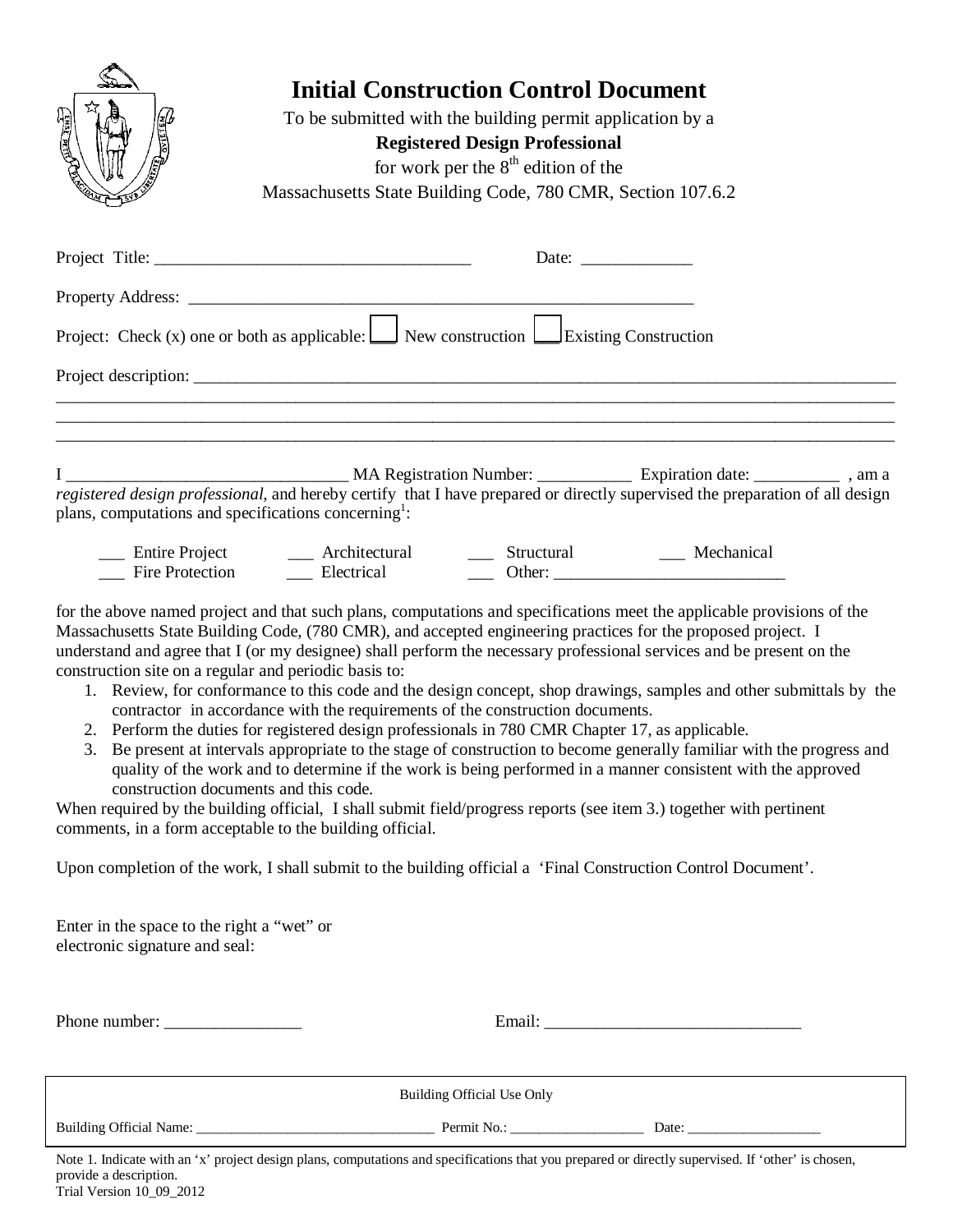| AZO. |  |
|------|--|
|      |  |

#### **COMMONWEALTH OF MASSACHUSETTS CITY OF LYNN** CONSTRUCTION CONTROL AFFIDAVIT

8<sup>th</sup> Edition of the Massachusetts State Building Code, 780 CMR, Section 107.6.2

| Project:                                                                                                 |                                                                                                                                                 |            |  |
|----------------------------------------------------------------------------------------------------------|-------------------------------------------------------------------------------------------------------------------------------------------------|------------|--|
| Project Owner:                                                                                           |                                                                                                                                                 |            |  |
| Project Location:                                                                                        |                                                                                                                                                 |            |  |
| Architect / Engineer:                                                                                    |                                                                                                                                                 |            |  |
|                                                                                                          |                                                                                                                                                 |            |  |
|                                                                                                          | In accordance with Section 107.6, of the Massachusetts State Building Code, 780 CMR 8 <sup>th</sup> Edition                                     |            |  |
| $\mathbf I$                                                                                              | Registration No.                                                                                                                                | being a    |  |
| registered professional engineer / architect, hereby certify that I have prepared or directly supervised |                                                                                                                                                 |            |  |
| <b>Entire Project</b><br><b>Fire Protection</b>                                                          | the preparation of all design plans, computation and specifications concerning:<br>Architectural<br>Structural<br>Electrical<br>Other (Specify) | Mechanical |  |

For the above named project and that, to the best of my knowledge, such plans, computations and specifications meet the applicable provisions of the Massachusetts State Building Code, all acceptable engineering practices and applicable laws and ordinances for the proposed use and occupancy.

I further certify that I shall perform the necessary professional services and be present on the construction site on a regular and periodic basis to determine that the work is proceeding in accordance with the documents approved for the Building Permit and shall be responsible for the following as specified in Section 107.6.

- 1. Review, for conformance to this code and the design concept, shop drawings, samples and other submittals by the contractor in accordance with the requirements of the construction documents.
- 2. Perform the duties for registered design professionals in Chapter 17.
- 3. Be present at intervals appropriate to the stage of construction to become generally familiar with the progress and quality of the work and to determine if the work is being performed in a manner consistent with the construction documents and this code.

Pursuant to Section 107.6.2.3, I shall submit periodically a progress report together with pertinent comments to the Lynn Building Inspector. Upon completion of the work, I shall submit a final report as to the satisfactory completion and readiness of the project for occupancy.

Enter in the space to the right a "wet" or Electronic signature and seal:

Phone Number **Email** 

Building Official Use Only

Building Official Name: The Society of Permit No. BP-

Note 1. Indicate with an "X" project design plans, computations and specifications that you prepared or directly supervised. If "other" is chosen provide a description.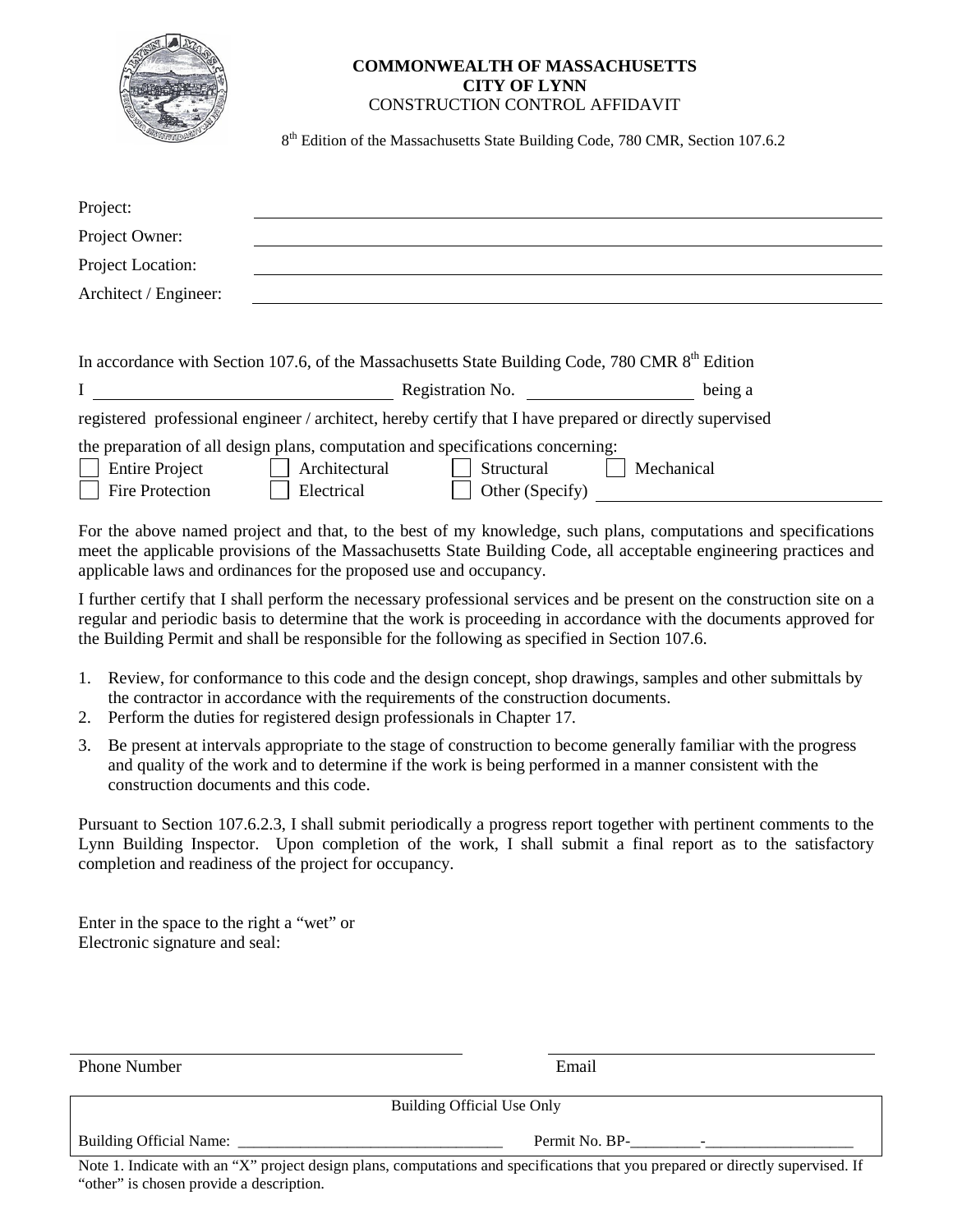

## **Phase Construction Control Document**

To be submitted at completion of required site reviews of phase construction

for work per the  $8<sup>th</sup>$  edition of the

Massachusetts State Building Code, 780 CMR, Section 107.6.2.2

Project Title: \_\_\_\_\_\_\_\_\_\_\_\_\_\_\_\_\_\_\_\_\_\_\_\_\_\_\_\_\_\_\_\_\_\_ Date: \_\_\_\_\_\_\_\_\_\_\_\_\_\_\_\_ Permit No. BP-\_\_\_\_\_\_-\_\_\_\_\_\_\_\_\_\_ Property Address: \_\_\_\_\_\_\_\_\_\_\_\_\_\_\_\_\_\_\_\_\_\_\_\_\_\_\_\_\_\_\_\_\_\_\_\_\_\_\_\_\_\_\_\_\_\_\_\_\_\_\_\_\_\_\_\_\_\_\_\_\_\_\_\_\_\_\_\_\_\_\_\_\_\_\_\_\_\_\_\_\_

I, \_\_\_\_\_\_\_\_\_\_\_\_\_\_\_\_\_\_\_\_\_\_\_\_\_\_\_\_\_\_\_\_\_\_ MA Registration Number: \_\_\_\_\_\_\_\_\_\_\_\_ Expiration date: \_\_\_\_\_\_\_\_\_am a *registered design professional* and I hereby certify that I or my designee have inspected the following work, and I certify that the work has been performed in a manner consistent with the approved plans and specifications for the following phase of construction as indicated:

|                                                     |          | Required Site Review and Documentation for Phase Construction <sup>1,6</sup>                                           |          |
|-----------------------------------------------------|----------|------------------------------------------------------------------------------------------------------------------------|----------|
|                                                     |          | (to be performed by the appropriate registered design professional or his/her designee or M.G.L.c 112 §81R contractor) |          |
| <b>Site Review and Documentation</b>                | $\bf{R}$ | <b>Site Review and Documentation</b>                                                                                   | $\bf{R}$ |
| Soil condition and analysis                         |          | Energy efficiency                                                                                                      |          |
| Footing and Foundation, including Reinforcement and |          | Fire Alarm Installation <sup>2</sup>                                                                                   |          |
| Foundation attachment                               |          |                                                                                                                        |          |
| Concrete Floor and Under Floor                      |          | Fire Suppression Installation <sup>3</sup>                                                                             |          |
| <b>Lowest Floor Flood Elevation</b>                 |          | Field Reports <sup>5</sup>                                                                                             |          |
| Structural Frame - wall/floor/roof                  |          | Carbon Monoxide Detection System <sup>4</sup>                                                                          |          |
| Lath and Plaster/Gypsum                             |          | Seismic reinforcement                                                                                                  |          |
| Fire Resistant Wall/Partitions framing              |          | <b>Smoke Control Systems</b>                                                                                           |          |
| Fire Resistant Wall/Partitions finish attachments   |          | Smoke and Heat Vents                                                                                                   |          |
| Above Ceiling inspection                            |          | Accessibility (521 CMR)                                                                                                |          |
| Fire Blocking/Stopping System                       |          | Other:                                                                                                                 |          |
| Emergency Lighting/Exit Signage                     |          |                                                                                                                        |          |
| Means of Egress Componenets                         |          | Special Inspections (Section 1704):                                                                                    |          |
| Roofing, coping/System                              |          |                                                                                                                        |          |
| Venting Systems (kitchen, chemical, fume)           |          |                                                                                                                        |          |
| <b>Mechanical Systems</b>                           |          |                                                                                                                        |          |

1. Indicate with an 'x' the work you reviewed for compliance with the approved plans and specifications and describe in detail below.

2. Include NFPA 72 test and acceptance documentation

3. Include applicable NFPA 13, 13R, 13D, 14, 15, 17, 20, 241, etc. - test and acceptance documentation

4. Include NFPA 720 Record of Completion and Inspection and Test Form

5. Include field reports and related documentation

6. Nothing contained within construction control shall have the effect of waiving or limiting the building official's authority to enforce this code with respect to examination of the contract documents, including plans, computations and specifications, and field inspections. :  $\pm$  ,  $\pm$  ,  $\pm$  ,  $\pm$  ,  $\pm$  ,  $\pm$  ,  $\pm$  ,  $\pm$  ,  $\pm$  ,  $\pm$  ,  $\pm$  ,  $\pm$  ,  $\pm$  ,  $\pm$  ,  $\pm$  ,  $\pm$  ,  $\pm$  ,  $\pm$  ,  $\pm$  ,  $\pm$  ,  $\pm$  ,  $\pm$  ,  $\pm$  ,  $\pm$  ,  $\pm$  ,  $\pm$  ,  $\pm$  ,  $\pm$  ,  $\pm$  ,  $\pm$  ,  $\pm$  ,  $\$ 

\_\_\_\_\_\_\_\_\_\_\_\_\_\_\_\_\_\_\_\_\_\_\_\_\_\_\_\_\_\_\_\_\_\_\_\_\_\_\_\_\_\_\_\_\_\_\_\_\_\_\_\_\_\_\_\_\_\_\_\_\_\_\_\_\_\_\_\_\_\_\_\_\_\_\_\_\_\_\_\_\_\_\_\_\_\_\_\_\_\_\_\_\_\_\_\_\_\_\_\_\_\_\_\_\_\_\_\_ \_\_\_\_\_\_\_\_\_\_\_\_\_\_\_\_\_\_\_\_\_\_\_\_\_\_\_\_\_\_\_\_\_\_\_\_\_\_\_\_\_\_\_\_\_\_\_\_\_\_\_\_\_\_\_\_\_\_\_\_\_\_\_\_\_\_\_\_\_\_\_\_\_\_\_\_\_\_\_\_\_\_\_\_\_\_\_\_\_\_\_\_\_\_\_\_\_\_\_\_\_\_\_\_\_\_\_\_ \_\_\_\_\_\_\_\_\_\_\_\_\_\_\_\_\_\_\_\_\_\_\_\_\_\_\_\_\_\_\_\_\_\_\_\_\_\_\_\_\_\_\_\_\_\_\_\_\_\_\_\_\_\_\_\_\_\_\_\_\_\_\_\_\_\_\_\_\_\_\_\_\_\_\_\_\_\_\_\_\_\_\_\_\_\_\_\_\_\_\_\_\_\_\_\_\_\_\_\_\_\_\_\_\_\_\_\_ \_\_\_\_\_\_\_\_\_\_\_\_\_\_\_\_\_\_\_\_\_\_\_\_\_\_\_\_\_\_\_\_\_\_\_\_\_\_\_\_\_\_\_\_\_\_\_\_\_\_\_\_\_\_\_\_\_\_\_\_\_\_\_\_\_\_\_\_\_\_\_\_\_\_\_\_\_\_\_\_\_\_\_\_\_\_\_\_\_\_\_\_\_\_\_\_\_\_\_\_\_\_\_\_\_\_\_\_

Work Description<sup>a</sup>:

a.Describe in sufficient detail the work (i.e. foundation steel reinforcing, kitchen vent system, etc.) and the location on the project site, and list if applicable, the submittal documents that pertain to the work which w inspected.

Enter in the space to the right a "wet" or electronic signature and seal:

Phone number: \_\_\_\_\_\_\_\_\_\_\_\_\_\_\_\_\_\_\_\_\_\_\_\_\_\_\_ Email: \_\_\_\_\_\_\_\_\_\_\_\_\_\_\_\_\_\_\_\_\_\_\_\_\_\_\_\_\_\_\_\_\_\_\_\_\_\_

Building Official Use Only

Building Official Name: \_\_\_\_\_\_\_\_\_\_\_\_\_\_\_\_\_\_\_\_\_\_\_\_\_\_\_\_\_\_\_\_\_\_\_\_\_\_\_\_\_\_ Date: \_\_\_\_\_\_\_\_\_\_\_\_\_\_\_\_\_\_\_\_\_\_\_